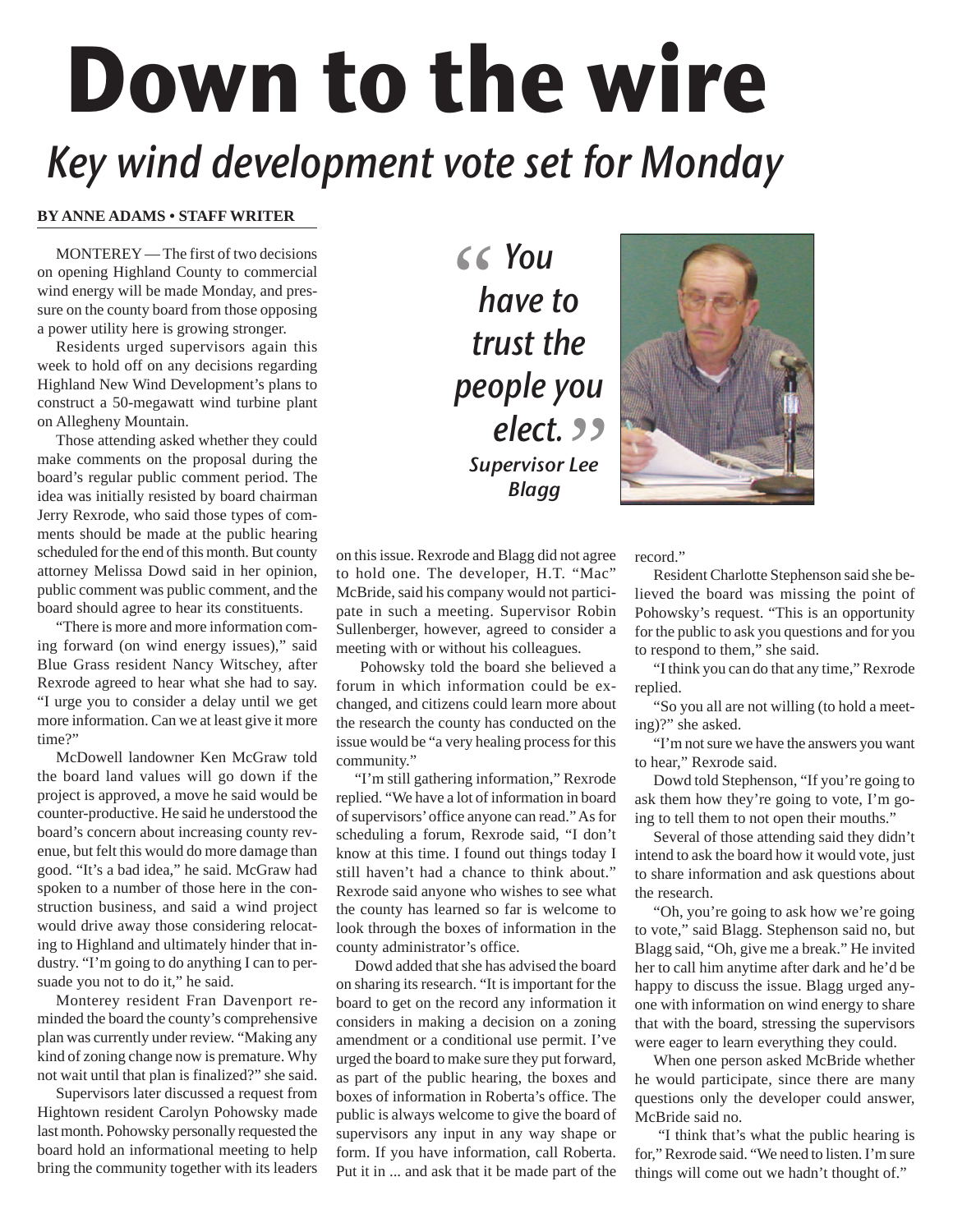When the board was asked whether it planned to take a vote on the conditional use permit the day of the public hearing, Rexrode said he would not. He added he had already said publicly he didn't care for the looks of 400-foot turbines, but "research still needs to be done." Rexrode repeated his previous remark that there are others in the community who are not opposed to the wind facility project. Several in the audience asked who they were, and why they weren't coming forward. "They're your neighbors. They're your kin people. And in some cases, they're your wives," Rexrode said. "You haven't taken the time to ask them what they think."

Dowd put a stop to the exchange, and reminded the board it had no obligation to agree to Pohowsky's request, but could do whatever it wanted to do.

"If I choose to do this, and need to do it on my own and for my own information," Sullenberger asked, "will it still be part of the record?"

Dowd said anyone could tape record the meeting and then enter its content into the public record at the time of the hearing.

Sullenberger said he would not pressure his colleagues on the board to agree to a forum, and said he would probably not decide on the request until after Monday's vote on the zoning amendment request. "I'm not going to impose this on the other supervisors," he said.

Blagg said the perspective from his seat as a supervisor gives him a different view than from sitting in the audience. "I get a feeling ...

it's not a feeling, it's a fact — that a lot of people think we're the enemy," he said. "Whatever we decide, it's not going to make half the people happy. You have to trust the people you elect."

Ultimately, the board took no action on Pohowsky's request. Wednesday, Pohowsky said, "I didn't take that as a 'no.' I still think this is on the table. My biggest concern is exactly what we saw last night — the cynicism and lack of trust on both sides that's going to overshadow what this is all about. When we get past this, will we be able to recover?"

Pohowsky says there should be some way citizens can express their concerns to supervisors outside the formal board meeting context. The public comment period of meetings has a tangible apprehension. "It's the only opportunity people have to say what's been on their minds for a month, and there's all this pent-up passion and frustration," she said. "I understand their need for time limits, but I was really glad Jerry (Rexrode) allowed people to speak (Tuesday). That exchange was a healing step right there.

"If we're going to draw on the collective expertise and energy of this community, we've got to keep the channels of communication open."

The board will vote on the zoning amendment request Monday, Jan. 10 at 7:30 p.m. in the Highland Modular Conference Center.

*© Jan. 7, 2005, Recorder Publishing of Va., Inc.*